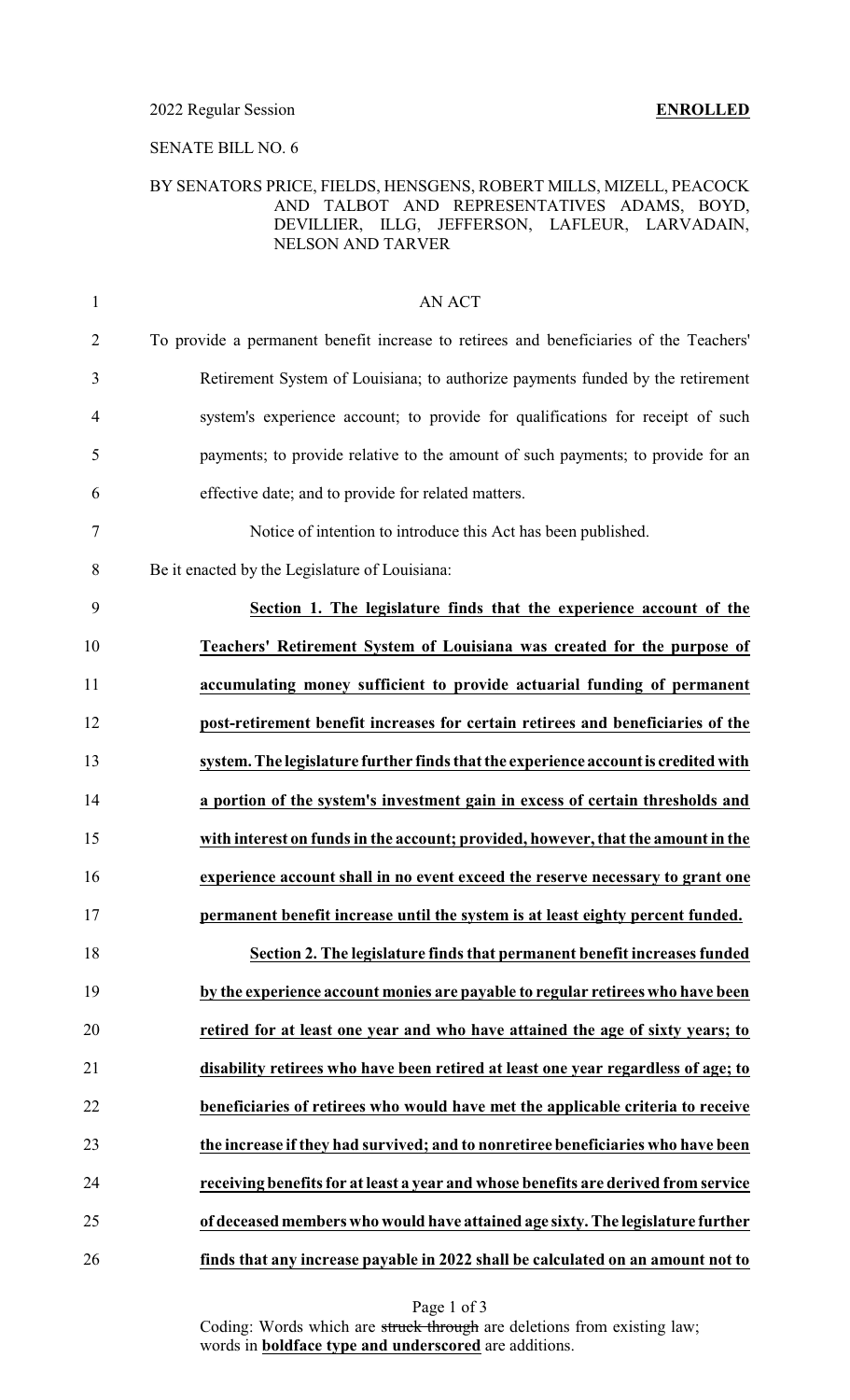| $\mathbf{1}$   | exceed sixty-eight thousand three hundred ninety-six dollars of a retirement     |
|----------------|----------------------------------------------------------------------------------|
| $\overline{2}$ | benefit.                                                                         |
| 3              | Section 3. The legislature finds that, in accordance with the provisions         |
| $\overline{4}$ | of R.S. 11:883.1, the board of trustees of the Teachers' Retirement System of    |
| 5              | Louisiana at its November 4, 2021, meeting adopted a resolution recommending     |
| 6              | to the president of the Senate and the speaker of the House of Representatives   |
| 7              | that the legislature grant a permanent benefit increase to the eligible retirees |
| 8              | and beneficiaries of the system in accordance with the provisions of R.S.        |
| 9              | 11:883.1 and Article X, Section 29(F) of the Constitution of Louisiana.          |
| 10             | Section 4. The legislature finds that the resolution presented to the            |
| 11             | presiding officers of this body is expected to contain a recitation of the       |
| 12             | statutorily required conditions and specification of the satisfaction of each as |
| 13             | follows:                                                                         |
| 14             | (A) For the plan year that ended June 30, 2021, the Teachers' Retirement         |
| 15             | System of Louisiana earned an actuarial rate of return of twelve and sixty-five  |
| 16             | one-hundredths percent, which exceeded the board-approved actuarial              |
| 17             | valuation rate of seven and forty-five hundredths percent.                       |
| 18             | (B) The provisions of R.S. 11:883.1(D) provide for a permanent benefit           |
| 19             | increase that does not exceed the lesser of two percent or the increase in the   |
| 20             | Consumer Price Index for All Urban Consumers, U.S. city average under            |
| 21             | certain conditions, including:                                                   |
| 22             | (1) The system earned an actuarial rate of return that exceeds the board         |
| 23             | approved actuarial valuation rate.                                               |
| 24             | (2) The system is at least sixty-five percent funded but less than               |
| 25             | seventy-five percent funded.                                                     |
| 26             | (3) The legislature has not granted a benefit increase in the preceding          |
| 27             | fiscal year.                                                                     |
| 28             | (C) The system actuary has determined that the actuarial liability               |
| 29             | created by providing a permanent benefit increase of two percent is              |
| 30             | approximately three hundred sixty-nine million dollars. The system actuary       |

Page 2 of 3

Coding: Words which are struck through are deletions from existing law; words in **boldface type and underscored** are additions.